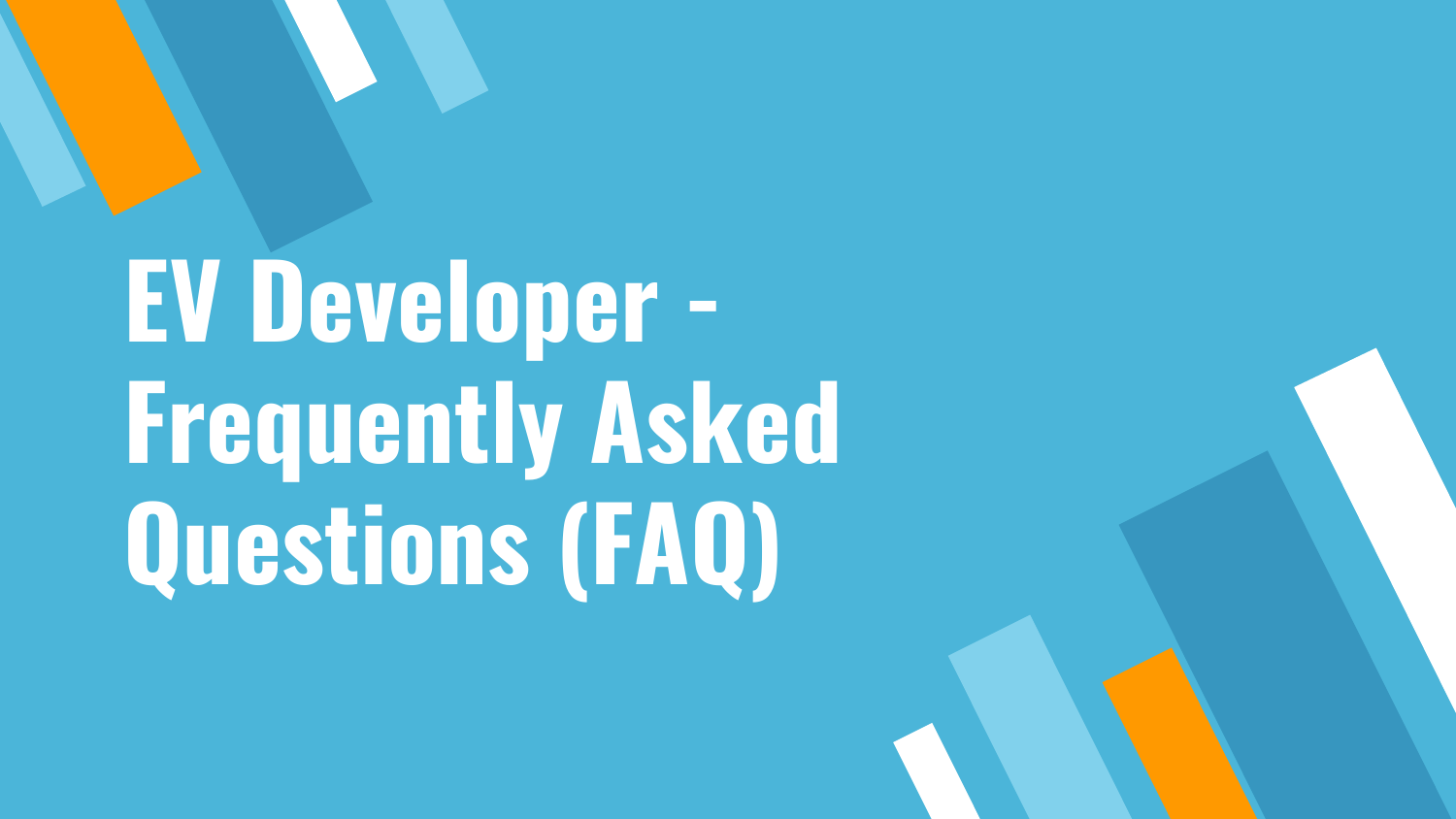## **We're here to guide you through the process!**

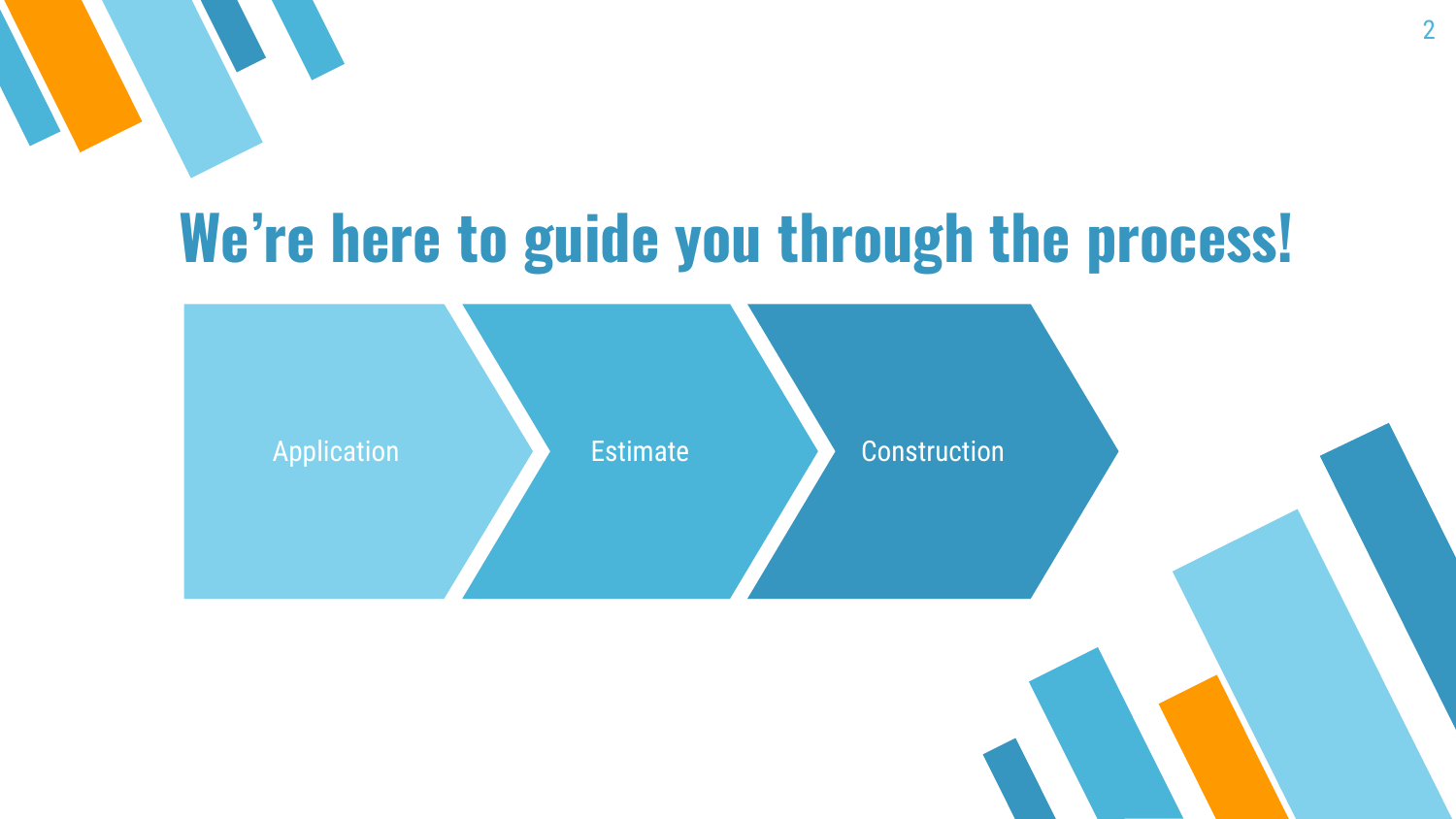## **Application**

What are the required documents and information **• See [EV Customer Application Requirements](https://www.pge.com/includes/docs/pdfs/about/environment/pge/electricvehicles/ev5pt3.pdf)** 

Can I use one application for more than one project?<br>• No. One application is required per project.

What public-facing tools are available to provide information on available electric grid capacity? • PG&E developed the Integrated Capacity Analysis

(ICA) to identify circuit electrical loading for a highlevel understanding of circuit loads in a specific area; however, a more detailed analysis is required to proceed at a respective site. PG&E can provide a preassessment service to identify site options at an earlier stage in the site development process.

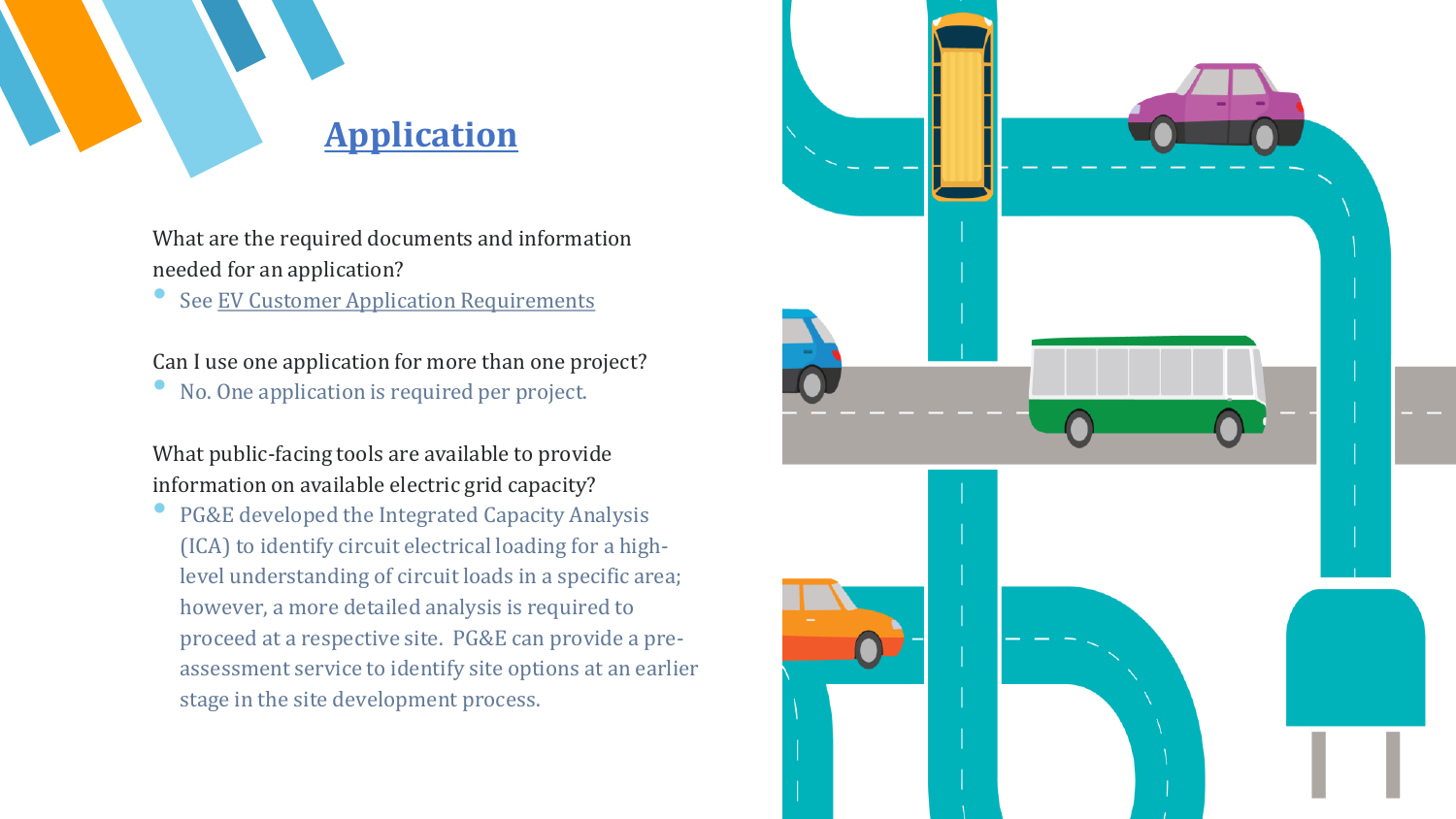## **Engineering Advance**

#### How much is the Engineering Advance (EA)?

• Typical EA is \$2,500-\$5,000 for an individual standard project. For larger load projects like transmission level voltage service requests, invoices can rise to \$500,000

Does the EA need to be paid before pre-assessment (PA) and why does it need to be paid?

• Yes. If a job is canceled after final design is issued, PG&E will deduct a portion of the EA for hours allocated to the job.



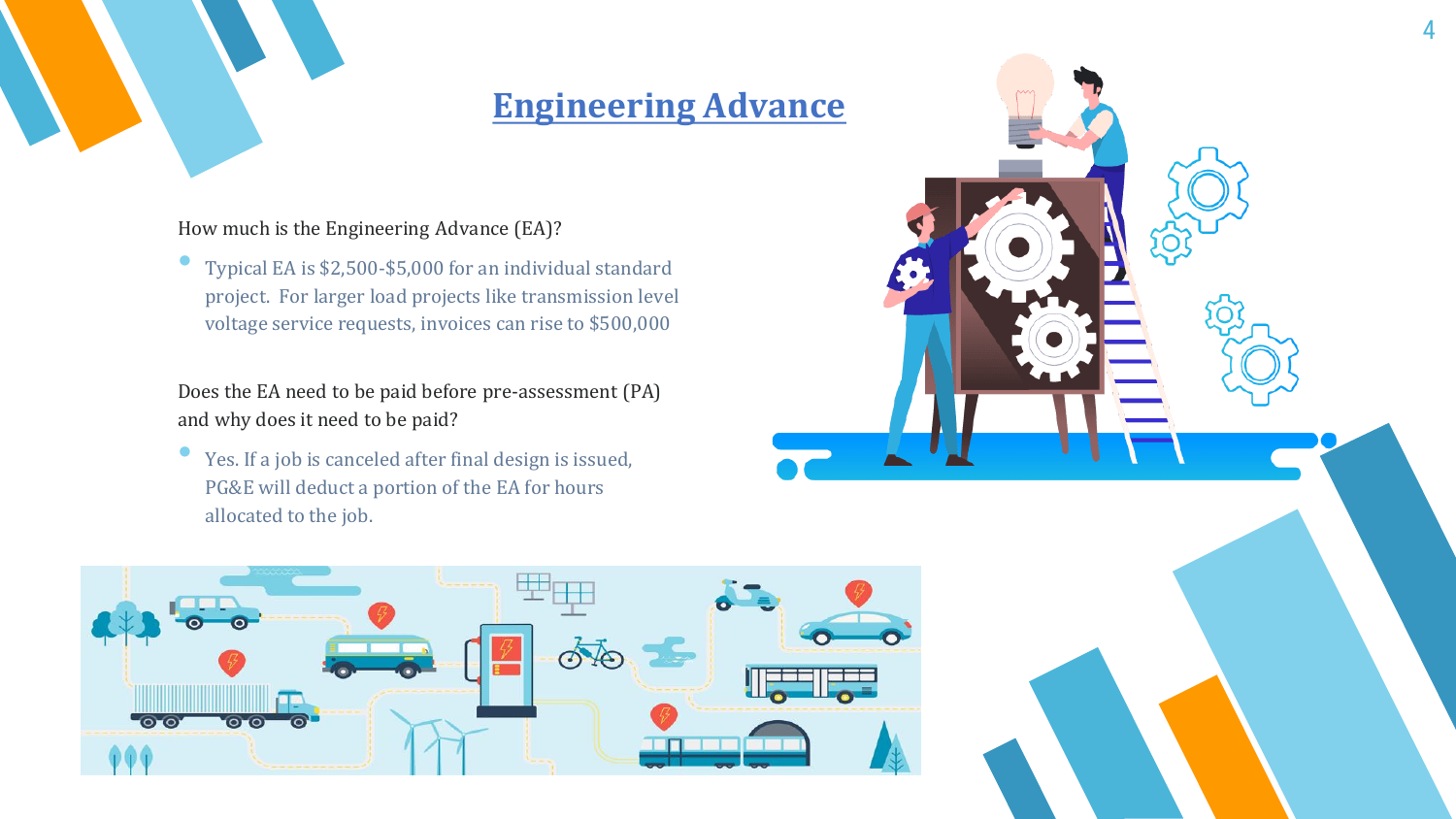### **Pre-Assessment**

#### What information is provided in a pre-assessment (PA) for EV site developers?

- Trench route schematic and connection point in street.
- Protective devices and substructure requirements.
- Delineation of betterment work (PG&E's expense) and New Business scope (customer's expense). Note: No cost estimates are included as this will only be calculated with a full estimate (later step).

#### How long is my assessment good for?

• Assessments are generally valid for 90 days following the delivery date to a customer due to changing electric system conditions Does the assessment confirm if an easement or lease

#### is required?

• No, it's just a high-level overview of what might be required. Radial feed will likely require a lease agreement and a loop feed will require an easement agreement.

How much capacity is available on the circuit and transformer?

• PG&E request that the customer submits an application for service and PG&E will do an assessment where this information will be part of the information provided.

#### Is this an option that a customer can select?

• No. Once the assigned job owner contacts the applicant, the customer can request an assessment. PG&E's target is to complete assessments within 28 calendar days from the date of application for service.

How long does pre-assessment take before I get the result?

• PG&E's goal is to complete assessments within 28 business days from the date of application for service.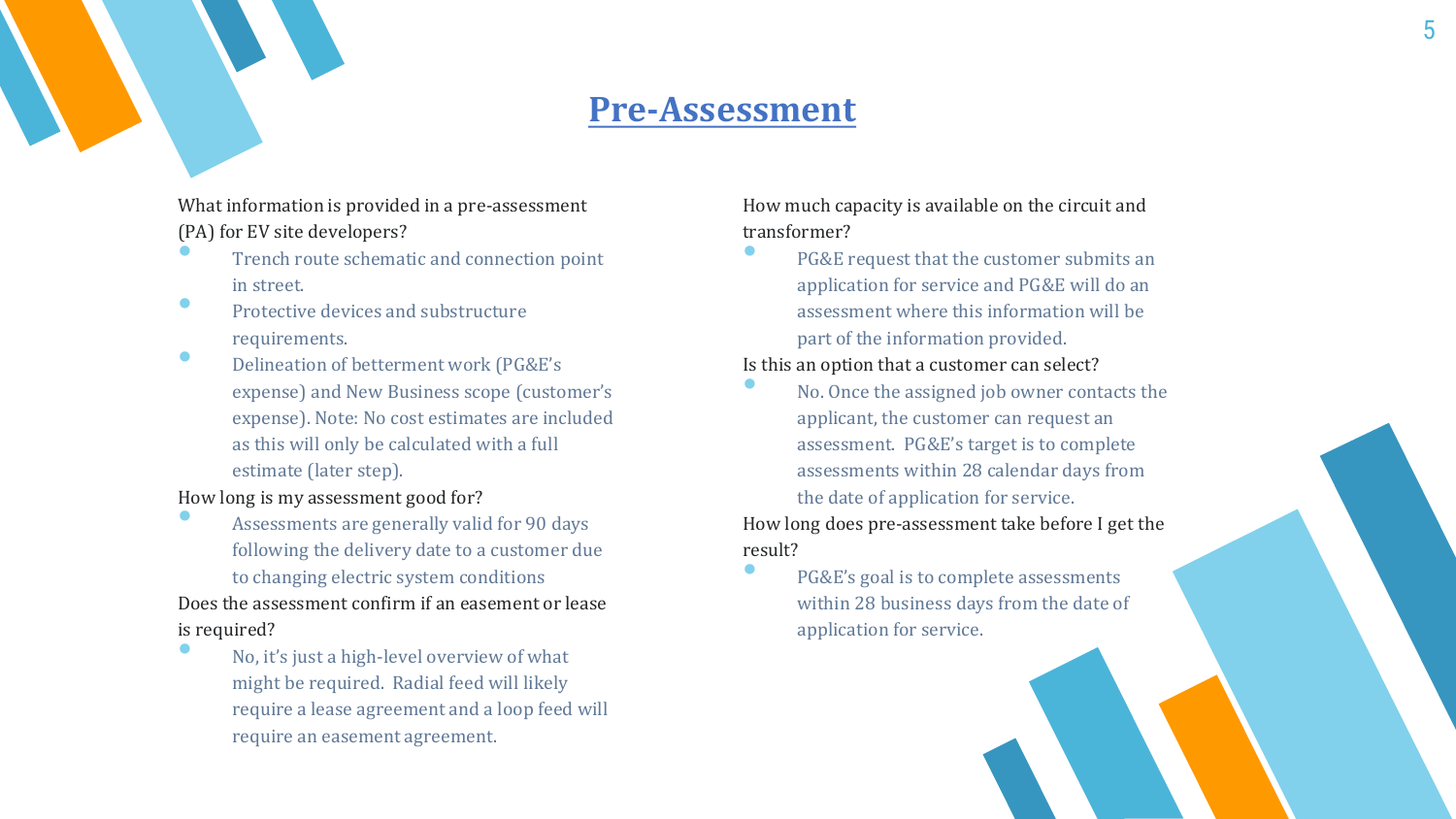### **Estimating**

What are the submission requirements for estimating? • See [EV Customer Application Requirement](https://www.pge.com/includes/docs/pdfs/about/environment/pge/electricvehicles/ev5pt3.pdf)

#### What's the estimating timeline?

• PG&E's target for design delivery is within 70 days, however in some instances timing may vary.

#### What happens if a redesign is required?

The request to re-design is sent to the estimating team and is handled as a new job as far as scheduling is concerned. This means the first come first serve rule will apply.

## **Payment and Contract**

#### What types of payment are available?

- DocuSign link or mailed copy/mailed check.
- ACH payment option through [pge.com/cco](http://pge.com/cco)

#### What is the online payment link?

• <http://www.pge.com/contractpayments>

Who pays for Fiber optic line relocation if identified in the conduit?

• Customer will pay for relocation if required and triggered by customer's proposed job.



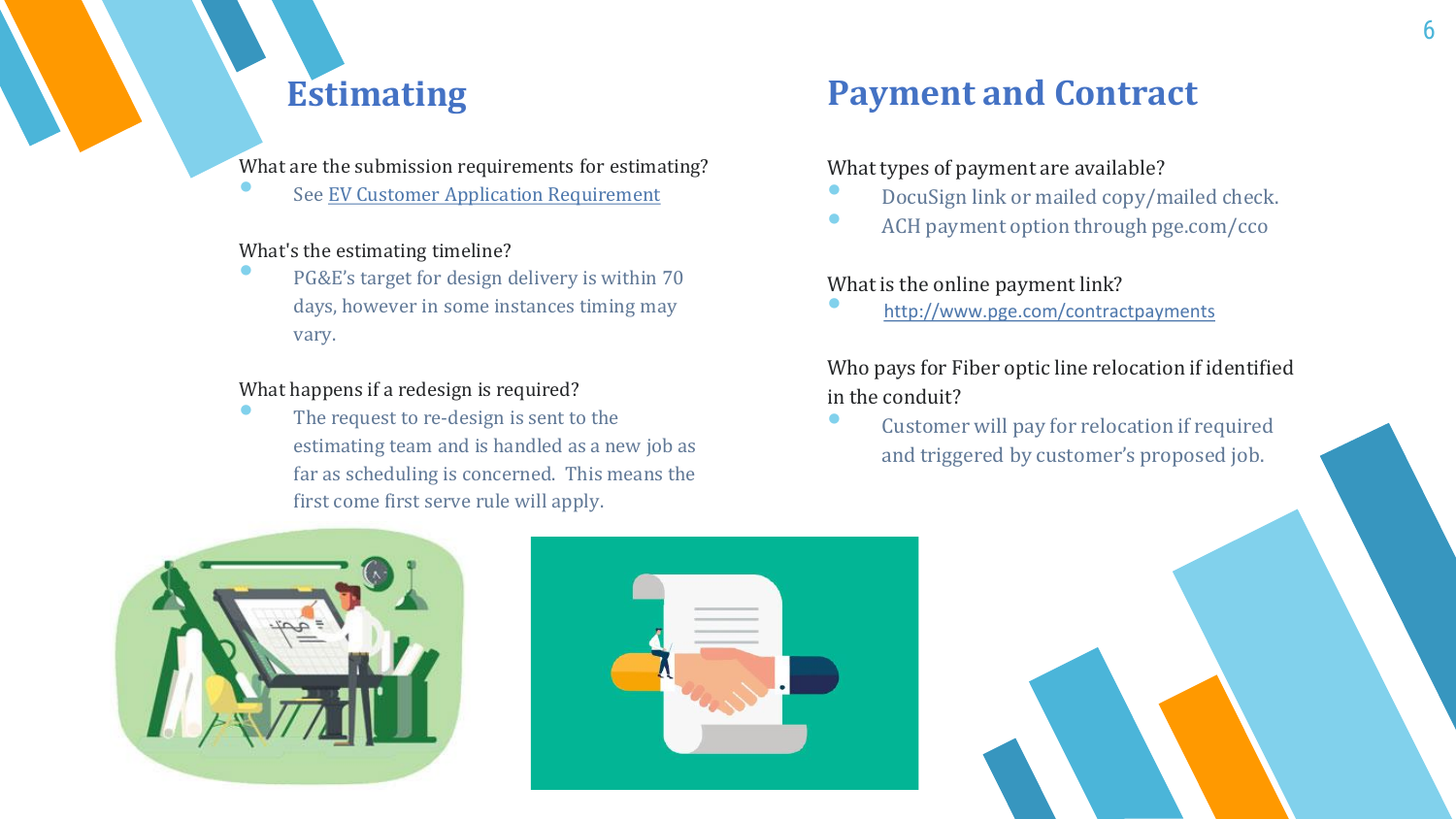## **Dependencies**

7

Is PG&E responsible for the permits?

• PG&E is responsible for only permits related to construction directed by PG&E. Customers are responsible for their own permits

Can the customer use a PG&E permit for customer-directed construction work?

- There's never an option for customer to utilize any of the PG&E permits even if it is in the same area.
- Permit types: Caltrans (long lead times), City/county permit, State/Federal permit, Night/noise permit, Moratorium restrictions (holidays or newly paved roads?).

#### Easement FAQ's:

- Looped vs radial tap easement required for looped
	- A looped transformer is when the primary line goes into and out of the transformer, looping it into the distribution circuit
	- A radial transformer is when there is a single primary feed that terminates at the transformer and does not continue past it

Can a customer procure their own surveyor to put together the Land documents?

• Yes, we would ask for the exhibit and document to be stamped and signed by your surveyor and Land would put together the rights for that easement. The Land cost on the contract would be reduced, instead of the ~14 hours charge it would be closer to 4 hours.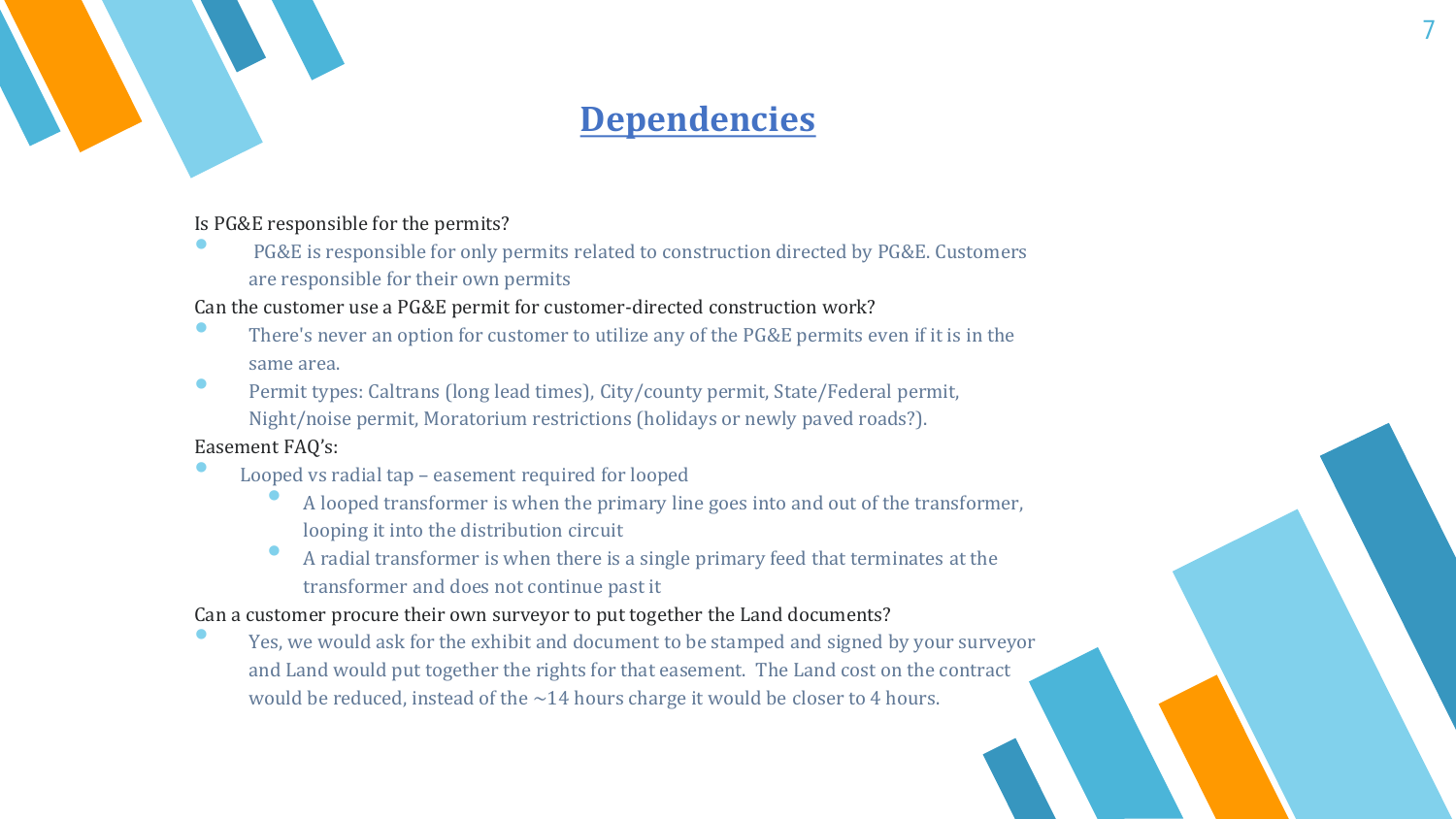## **Inspections**

Types of Inspections

- $\bigcirc$  Trench specs Links to Greenbook
	- PG&E Only: GB Section 3.3.4<br>• Joint Trench: <u>[GB Section 3.3.8](https://www.pge.com/pge_global/common/pdfs/services/building-and-renovation/greenbook-manual-online/greenbook_manual_full.pdf#page=123)</u>
	-
- O Pad specs and clearances [\(Appendix C, document 045292](https://www.pge.com/pge_global/common/pdfs/services/building-and-renovation/greenbook-manual-online/045292.pdf))
- O Yault clearances and specs [\(Appendix C, document 051122](https://www.pge.com/pge_global/common/pdfs/services/building-and-renovation/greenbook-manual-online/051122.pdf))
- Vault clearances and specs <u>(Appendix C, docum</u>
	- All switchgears rated 400A and above must be approved by local meter shop prior to installation
- 
- order by focal metership prior to m<br>
O Cross-bore process (details below)<br>
O Switchgear and labeling specs <u>(GB Section 5.5.1</u>)
- $\overline{O}$  Switchgear and laborely Landscaping specs



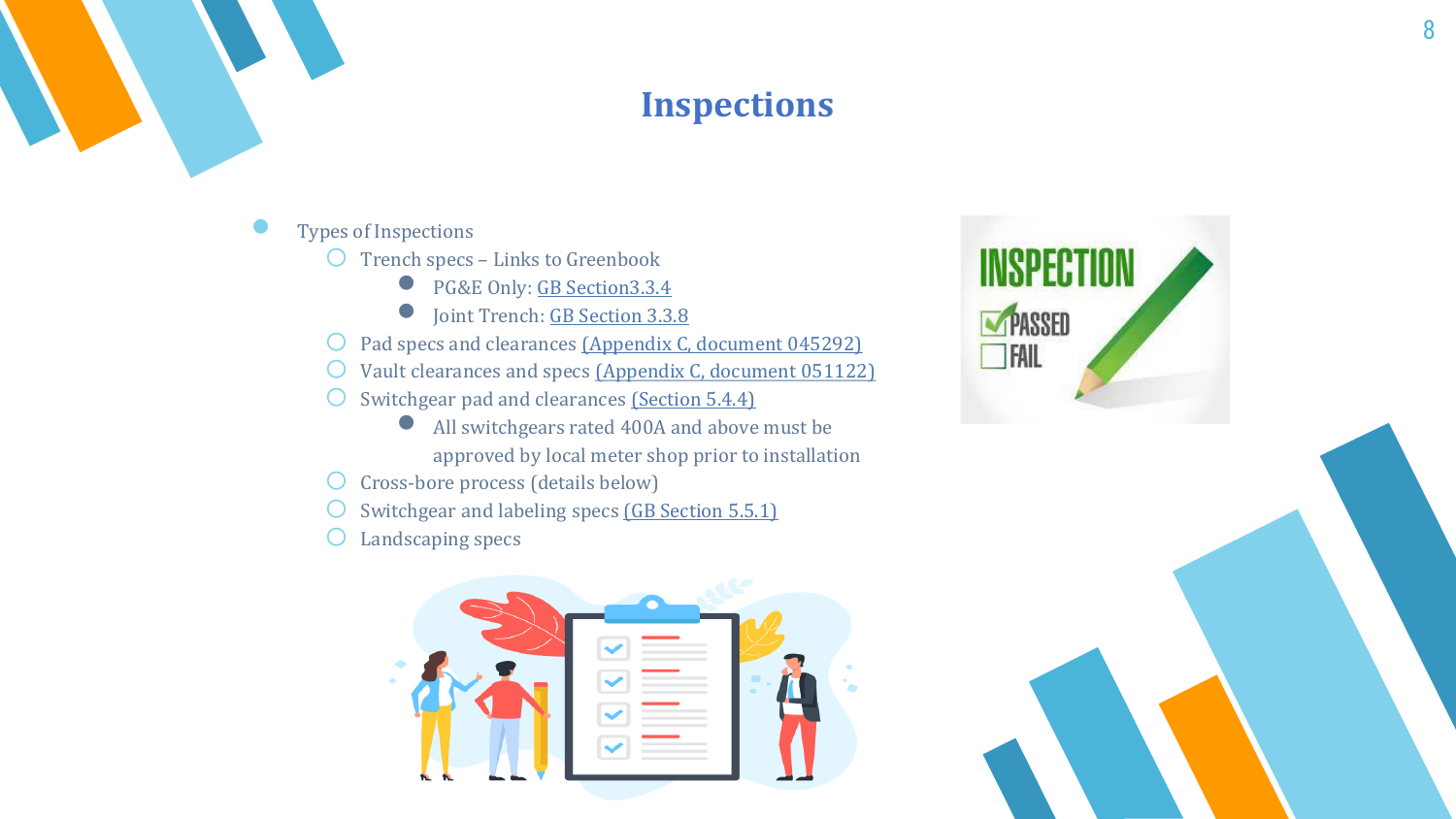## **Inspections Continuation**

- -
- What needs to be inspected? By whom? When?<br>
PG&E trench, PG&E cross bore, PG&E mandrel, PG&E final, city/county green tag<br>
To request an inspection, contact the local inspection desk based on the location of your project<br>
	- -
		- *depth and sand base.*
		-
		- *Switchgear and clearances around it. The final inspection is the mandrel inspection where a mandrel is run through all installed conduits after backfilling and compaction*
		- *City electrical final (also called a "Green Tag") – city or governing municipal needs to inspect panel and issue electric final inspection tag.*

Who is responsible for ordering a Cross Bore (sewer camera) inspection? Who performs it?<br>Customers are responsible for ordering a sewer camera inspection. Use the Customer Cross

- Bore Flow Chart to decide if you need a sewer camera inspection.
- Customers may utilize any sewer camera vendor they desire to have a sewer inspection completed. The customer would be responsible for contracting this out.
- PG&E can provide a list of the current contractors in the inspection program if one cannot be identified. For resources, documents, or contractor lists, contact [pgecrossbore@pge.com](mailto:pgecrossbore@pge.com)

- How do I proceed with construction if I cannot get a cleared sewer camera inspection?<br>If your sewer camera inspection comes back as not clear, you will need to open trench the utility; inspection logs will indicate that the installation method was open trench
- The Cross Bore inspection logs will then be completed indicating the method of installation was open trench.